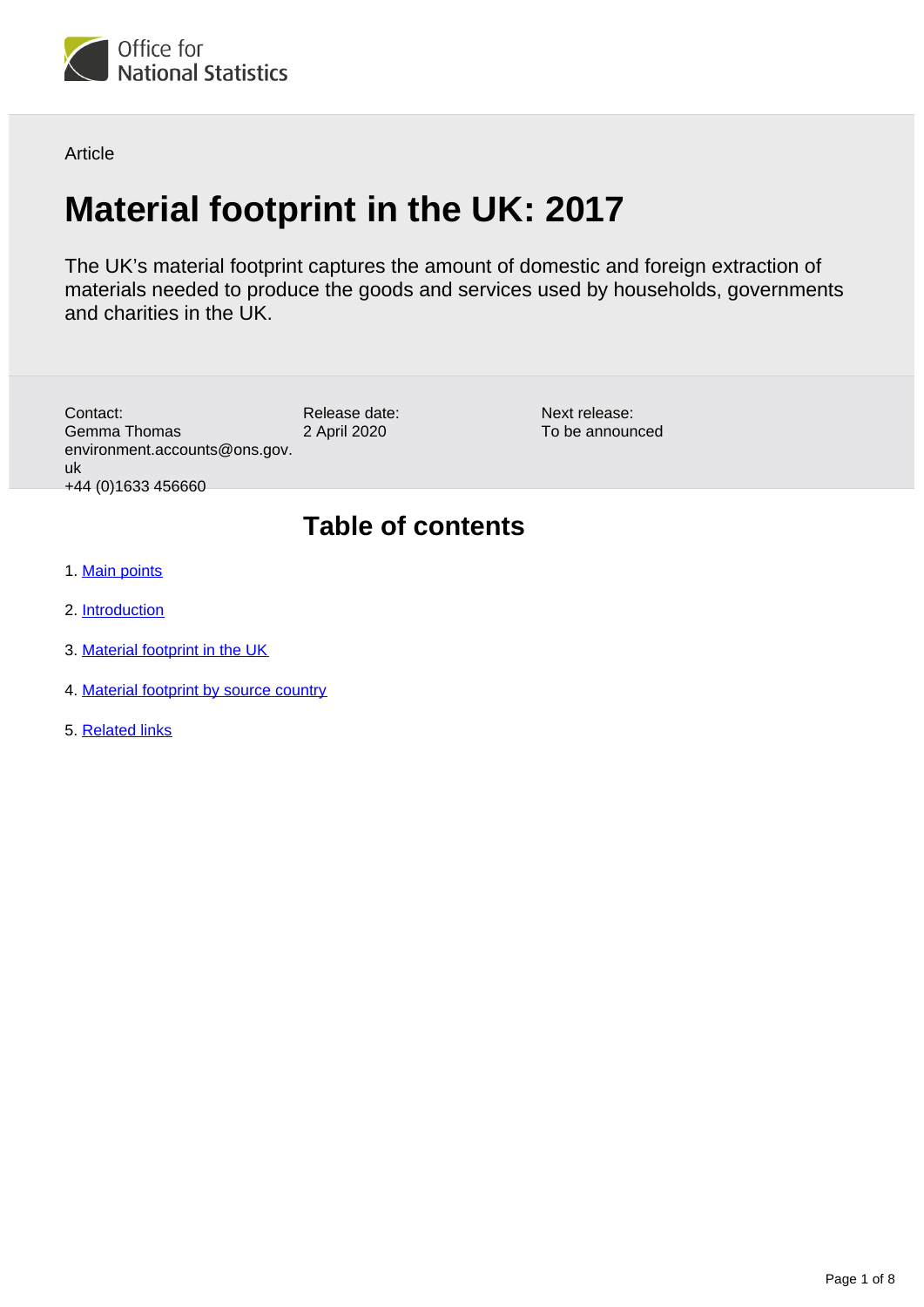# <span id="page-1-0"></span>**1 . Main points**

- In 2017, the UK's material footprint was estimated as 1.2 billion tonnes, equivalent to 18.5 tonnes per person.
- The UK is increasingly a net importer of materials domestic extraction accounted for just under a half (47%) of material footprint in 1990; by 2017, this had fallen to just over a fifth (21%).
- Material footprint fell during the economic downturn of 2008 and 2009, but rose again from 2012.
- The proportion of material footprint sourced from China and India rose between 1990 and 2017 (from 2% to 17% and 1% to 7% respectively).

# <span id="page-1-1"></span>**2 . Introduction**

The UK's material footprint, or raw material consumption, captures the amount of domestic and foreign extraction of materials needed to produce the goods and services used by households, governments and charities in the UK in one year. This information can be used to examine which goods and services have the largest impact on material extraction.

Methodology for calculating material footprint is complex. Two approaches were outlined in Measuring material [footprint in the UK](https://www.ons.gov.uk/economy/environmentalaccounts/methodologies/measuringmaterialfootprintintheuk2008to2016) – one used by Eurostat and another developed for the Department for Environment, Food and Rural Affairs (Defra) by the University of Leeds. This article gives the latest estimates using the University of Leeds method, updating the time series where revised data are available, and including figures for 2017. Estimates for both the University of Leeds and Eurostat methods are included in the [material footprint dataset](https://www.ons.gov.uk/economy/environmentalaccounts/datasets/materialfootprintintheuk). Data are presented for the UK.<sup>1</sup>

[Material flow accounts data](https://www.ons.gov.uk/economy/environmentalaccounts/datasets/ukenvironmentalaccountsmaterialflowsaccountunitedkingdom), which show how materials flow through the economy and are used in both methods of calculating material footprint, have also been updated to 2018. It should be noted that, because of timing of data availability, the material footprint estimates are based on, along with many other data sources, material flow estimates as previously published to 2017.

# **Notes for: Introduction**

1. Defra are intending to publish estimates of Material Footprint for England as part of their report monitoring progress against their Resources and Waste Strategy. The scaling methodology used to estimate this, while suitable for England, is more sensitive if applied to other UK countries. The is because the method uses household expenditure within the UK, of which England makes up a substantial proportion.

# <span id="page-1-2"></span>**3 . Material footprint in the UK**

Figure 1 shows the UK estimates for material footprint (using the University of Leeds method) by type of material: biomass, metal ores, non-metallic minerals (also known as construction materials), fossil energy materials and carriers (or fossil fuels).

In 2017, material footprint in the UK was estimated as 1.2 billion tonnes, equivalent to 18.5 tonnes per person. Material footprint has remained relatively stable since 2000.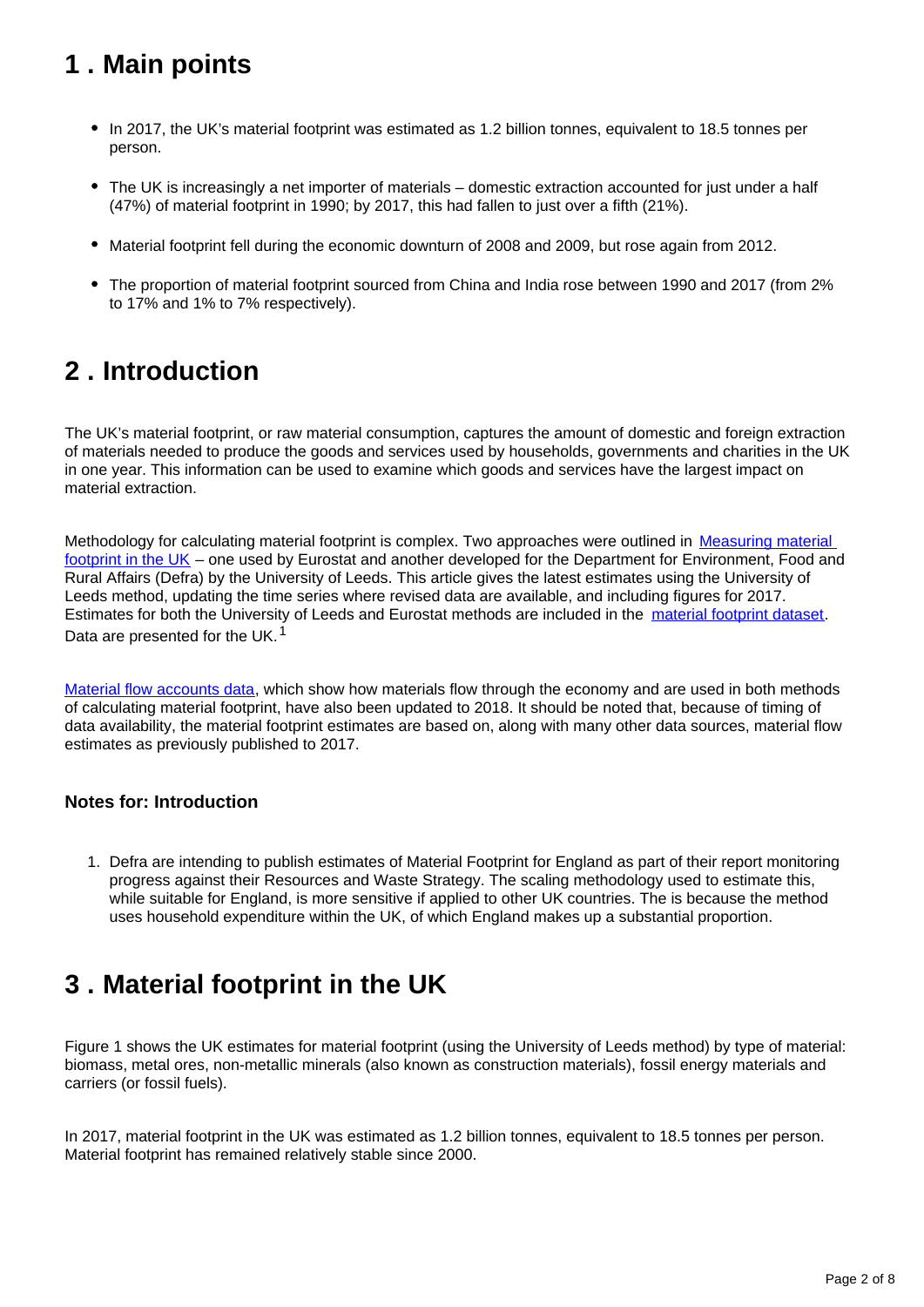The exception to this was during the economic downturn of 2008 and 2009. Material footprint fell by around 15% between 2008 and 2009 as a result of the impact of the economic downturn. Since 2012, the UK's material footprint has largely been increasing, although it is still lower than its peak in 2007.

# **Figure 1: In 2017, material footprint in the UK was estimated as 1.2 billion tonnes**

## **Material footprint by type of material, UK, 2000 to 2017**

# Figure 1: In 2017, material footprint in the UK was estimated as 1.2 billion tonnes



Material footprint by type of material, UK, 2000 to 2017

### **Source: University of Leeds**

#### **Notes:**

1. Estimates for 1990 to 2000 are available in the [dataset.](https://www.ons.gov.uk/economy/environmentalaccounts/datasets/materialfootprintintheuk)

Figure 2 shows the changes over time in material footprint for each of the material types since 2000. While the consumption of biomass and metal ores has remained fairly static, there have been changes to consumption of non-metallic minerals and fossil fuels.

Consumption of non-metallic minerals, because of their use by the construction industry, fell during the economic downturn of 2008 and 2009. Fossil fuel consumption also fell around the same time, for similar reasons, but has not resumed the upward trend seen in non-metallic minerals.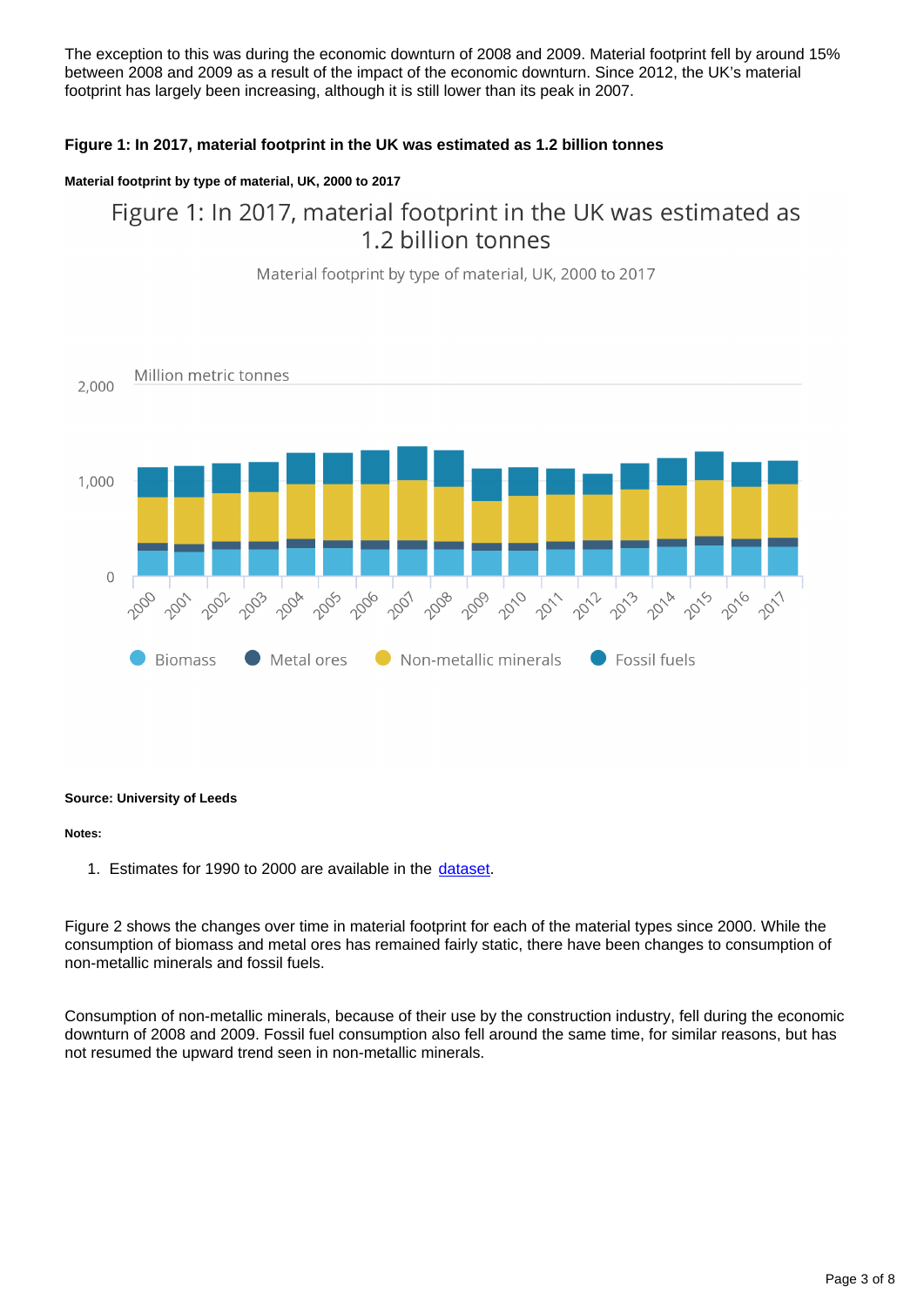## **Figure 2: Consumption of non-metallic minerals and fossil fuels fell during the economic downturn of 2008 and 2009**

**Material footprint by type of material, UK, 2000 to 2017**

# Figure 2: Consumption of non-metallic minerals and fossil fuels fell during the economic downturn of 2008 and 2009

Material footprint by type of material, UK, 2000 to 2017



#### **Source: University of Leeds**

**Notes:**

1. Estimates for 1990 to 2000 are available in the [dataset.](https://www.ons.gov.uk/economy/environmentalaccounts/datasets/materialfootprintintheuk)

The UK is a net importer of materials – material footprint is higher than for domestic extraction figures (given in the [material flows dataset\)](https://www.ons.gov.uk/economy/environmentalaccounts/datasets/ukenvironmentalaccountsmaterialflowsaccountunitedkingdom). This is the case for each of the material types.

# <span id="page-3-0"></span>**4 . Material footprint by source country**

Figure 3 shows material footprint by the countries from which the materials (then used in goods and services consumed by UK residents) are originally extracted from. Note, this is not a measure of how much is imported into the UK from those countries, but of their relative contribution to the UK measure of material footprint.

UK (or domestic) extraction accounted for just under a half (47%) of material footprint in 1990. By 2017, this had fallen to just over a fifth (21%).

The proportion of material footprint sourced from Asian countries has risen over the same period. In 1990, China accounted for around 2% of the UK material footprint. By 2017, this had risen to 17%. Similarly, estimates for India rose from 1% to 7% over the same period.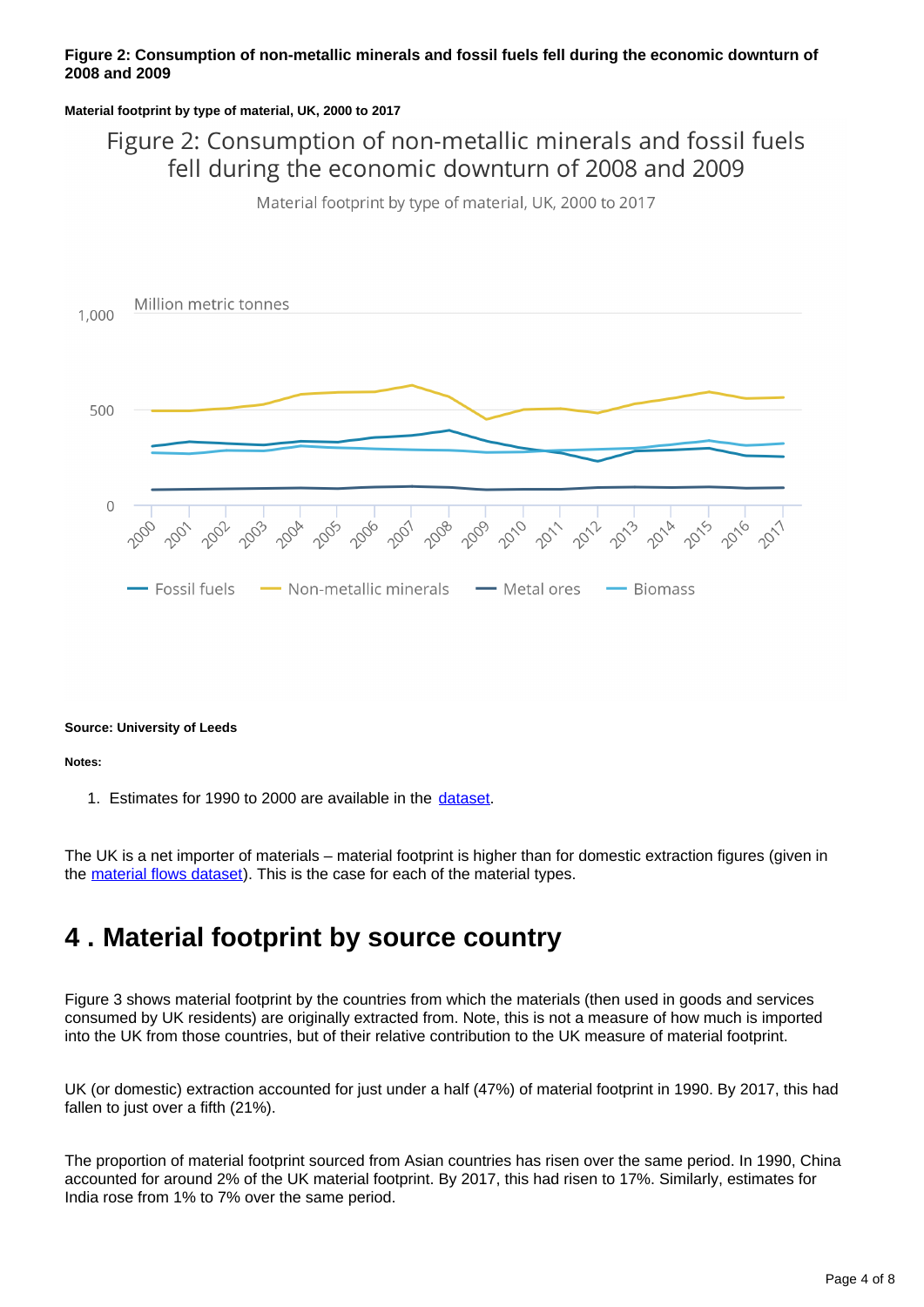# **Figure 3: Domestic extraction accounted for just over a fifth of material footprint in 2017**

#### **Material footprint by proportion originating from selected source countries, data for every 5 years between 1992 and 2017**

# Figure 3: Domestic extraction accounted for just over a fifth of material footprint in 2017

Material footprint by proportion originating from selected source countries, data for every 5 years between 1992 and 2017



#### **Source: University of Leeds**

#### **Notes:**

1. Estimates for other years and more detail by country is available in the [dataset](https://www.ons.gov.uk/economy/environmentalaccounts/datasets/materialfootprintintheuk).

# **Material footprint by source country, by type of material**

The source countries from which the materials (then used in goods and services consumed by UK residents) are originally extracted varies depending on the type of material. Figures 4 and 5 show material footprint data by source country for each of the material types (biomass, metal ores, non-metallic minerals and fossil fuels) for 1990 and 2017 respectively.

For biomass, just over a third (35%) of material footprint in 2017 was accounted for by domestic (UK) production. A fifth (20%) came from the rest of Europe, particularly countries within the EU. The proportion coming from China has increased from 1% in 1990 to 6% in 2017.

For non-metallic minerals, the contribution of domestic production to material footprint has fallen between 1990 (60%) and 2017 (21%), being replaced, to some extent, by China and India. China and India together accounted for 41% of the UK material footprint for non-metallic minerals in 2017, compared with only 3% in 1990.

For fossil fuels, only 10% of material footprint in 2017 was accounted for by domestic (UK) production (down from 40% in 1990). In 2017, 40% of material footprint for fossil fuels came from the rest of Europe, primarily Russia. In 2017, Russia accounted for nearly a quarter (24%) of the material footprint of fossil fuels.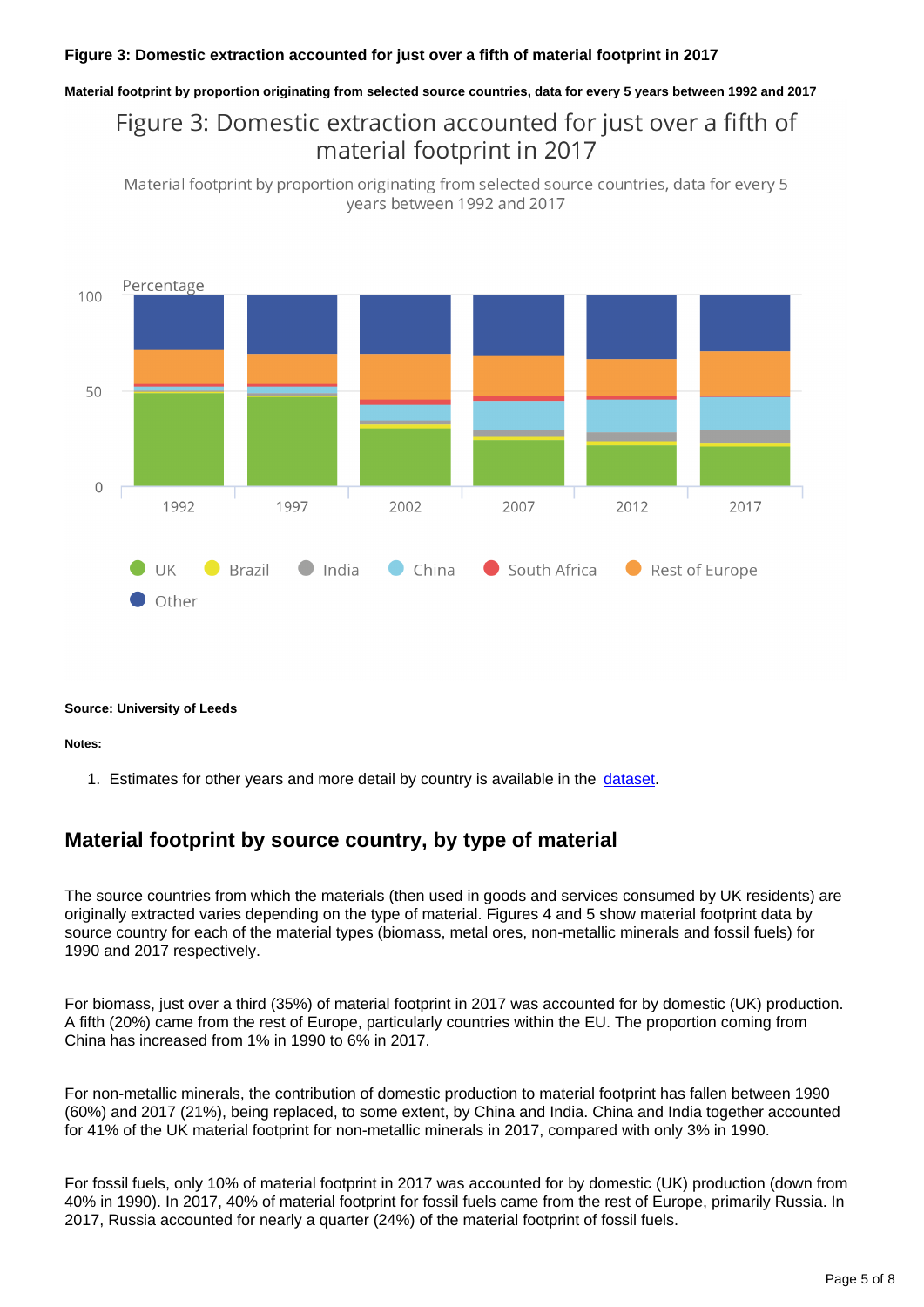# **Figure 4: The contribution of domestic production to the material footprint of non-metallic minerals was 60% in 1990**

**Material footprint of biomass, metal ores, non-metallic minerals and fossil fuels, selected source countries, 1990**

Figure 4: The contribution of domestic production to the material footprint of non-metallic minerals was 60% in 1990

Material footprint of biomass, metal ores, non-metallic minerals and fossil fuels, selected source countries, 1990



#### **Source: University of Leeds**

**Notes:**

1. Estimates for other years and more detail by country is available in the [dataset](https://www.ons.gov.uk/economy/environmentalaccounts/datasets/materialfootprintintheuk).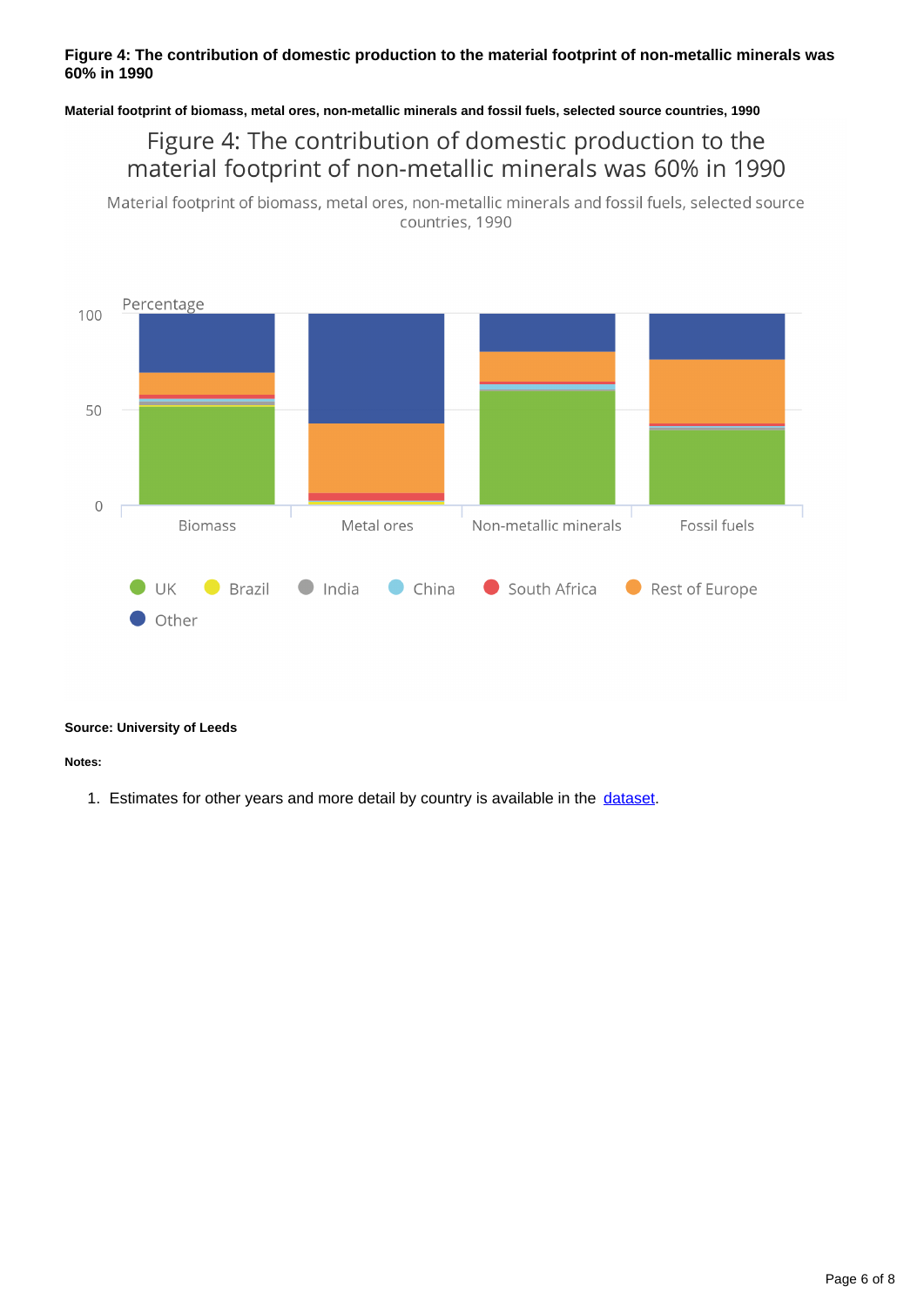# **Figure 5: China and India together accounted for 41% of the UK material footprint for non-metallic minerals in 2017**

**Material footprint of biomass, metal ores, non-metallic minerals and fossil fuels, selected source countries, 2017**

# Figure 5: China and India together accounted for 41% of the UK material footprint for non-metallic minerals in 2017

Material footprint of biomass, metal ores, non-metallic minerals and fossil fuels, selected source countries, 2017



### **Source: University of Leeds**

**Notes:**

1. Estimates for other years and more detail by country is available in the [dataset](https://www.ons.gov.uk/economy/environmentalaccounts/datasets/materialfootprintintheuk).